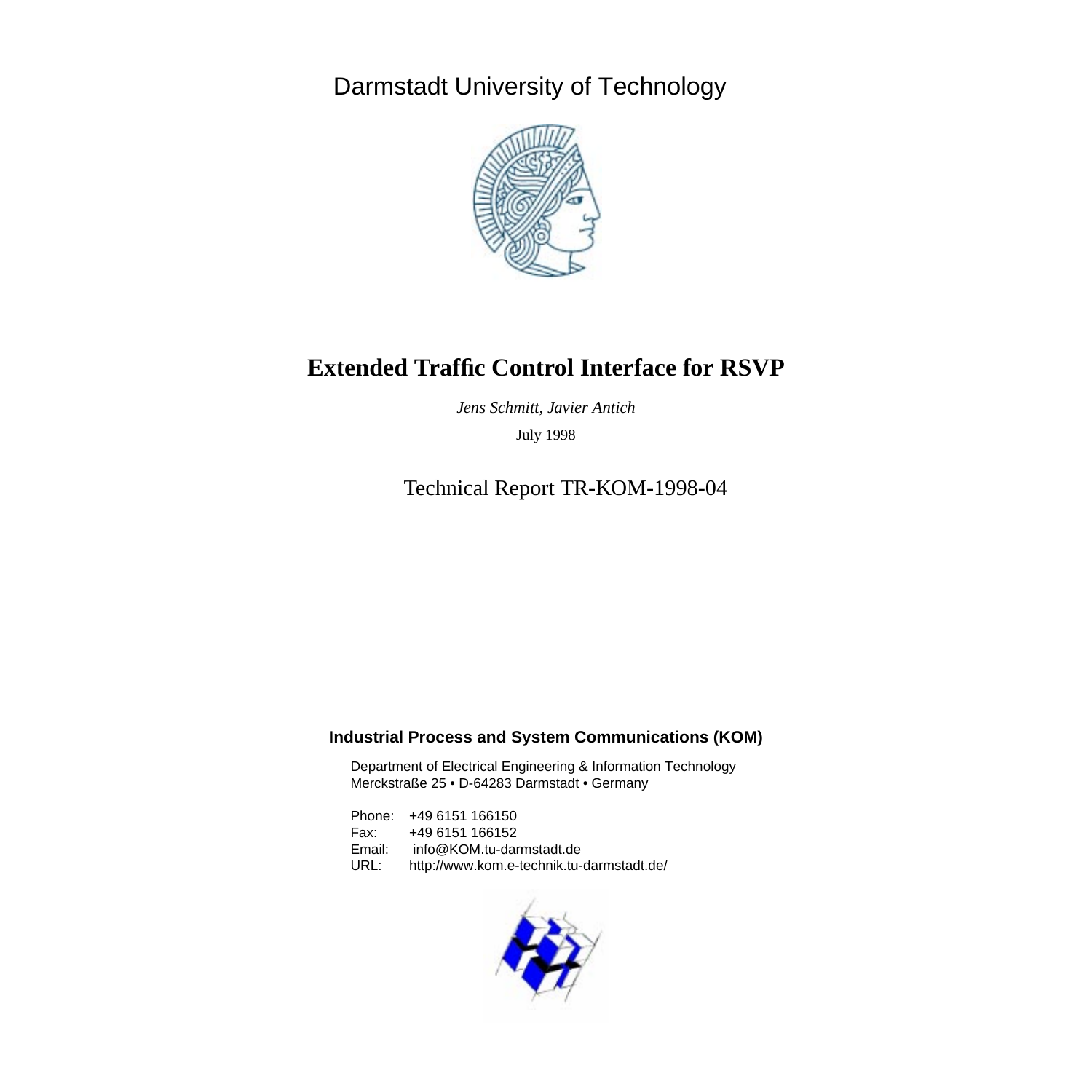# **[Extended Traffic Control Interface for RSVP](#page-0-0)**

*Jens Schmitt<sup>1</sup>*

1 Industrial Process and System Communications Dept. of Electrical Engineering & Information Technology Darmstadt University of Technology

Merckstr. 25 • D-64283 Darmstadt • Germany

{Jens.Schmitt}@kom.tu-darmstadt.de

#### **Abstract**

Internet and ATM both aim at providing integrated services. Therefore they independently (more or less) developed QoS architectures. A realistic assumption certainly is that both will take their place and that they will coexist for quite some time. A likely place for ATM is in the backbone, while IP will probably keep its dominance on the desktop. It is thus valid to assume an overlay model for the interaction between the two QoS architectures.

Crucial components of the QoS architecture of the Internet are its signalling protocol RSVP and the IP multicast architecture. There are several hard problems when trying to overlay this combination over an ATM subnetwork. In particular, the problem of matching RSVP's heterogeneous receiver concept onto the homogeneous point-tomultipoint VCs of ATM is such a problem. One solution to this problem is to provide VC management strategies to bridge that gap. However in order to be able to implement such VC management strategies RSVP's Traffic Control Interface and its message processing rules need to be extended to provide the necessary flexibility. These extensions will be presented in this report.

**Keywords:** QoS, Integrated Services, RSVP, IP Multicast, ATM.

### **1 Introduction**

When considering the implementation of some of the VC management strategies introduced in in the companion report [Sch98] in support of heterogeneity over an ATM subnetwork, RSVP's Traffic Control Interface (TCI) and the relevant part of the protocol message processing rules as specified in  $([BZB<sup>+</sup>97],[BZ97])$  must be made more flexible than they are (this does not violate these standards, because these parts are only informational). Currently, RSVP merges all downstream requests and then hands the merged reservations to the traffic control module via the TCI. This leads to two problems if operating over ATM, or in general, a NBMA subnetwork with capabilities for multipoint communication:

- potential for not recognizing new receivers,
- solely support for the homogeneous QoS model.

These problems are already realized in [BZB<sup>+</sup>97], where it is conceded that the proposed TCI is only suitable if data replication takes place in the IP layer or the network (i.e. a broadcast network), but not in the link-layer as would be the case for ATM. Here, different downstream requests should not necessarily be merged before being passed to the traffic control procedures.

A new general interface is needed that supports both, broadcast networks and NBMA networks, where the replication can also take place in intermediate nodes (e.g. ATM switches) of the NBMA subnet. Only such modifications will allow for heterogeneity support over an ATM network, i.e. different VCs for different QoS receivers. However, even without taking into account heterogeneity support, there is a need for a modification of the TCI and the message processing rules due to the different nature of NBMA networks.

If a reservation request is received from a new next hop in the ATM network that is lower than an existing reservation for the session, then according to the currently proposed processing rules no actions

This work is supported in part by a grant of Volkswagen-Stiftung, D-30519 Hannover, Germany.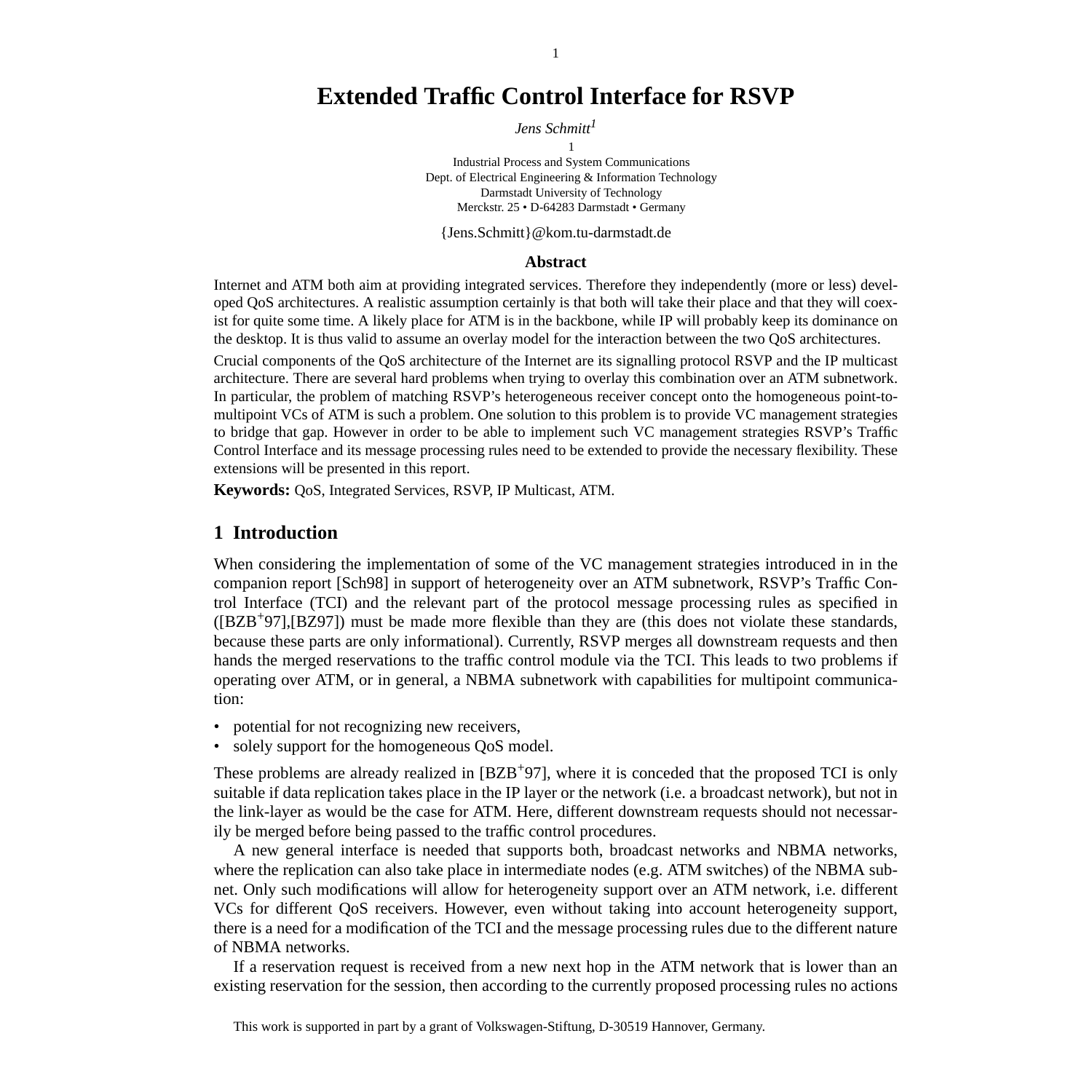will be taken, since it is assumed that all the next hops within the same outgoing interface will receive the same data packets. That is of course not the case for an NBMA network like ATM, and some actions must be taken to add this new receiver to the existing point-to-multipoint VC. The same situation arises when a receiver tears down its reservation. If the LUB (least upper bound) of the other reservations does not change, nothing will be done with the current processing rules. However, the receiver must be deleted from the point-to-multipoint VC.

The problem with the current message processing rules and TCI is that, since they are based upon broadcast mediums, they do not allow any heterogeneity within a single flow and an outgoing interface. This is due to the fact that broadcast networks do not allow for heterogeneity of the transmission anyway. That is the reason why the LUB of the reservations requested for that interface is computed, thus making downstream merging.

A VC management strategy that supports heterogeneity does not need this downstream merging, or at least, no downstream merging of all the next hops in the interface. A more flexible scheme is necessary, that permits different "Merging Groups" within a certain interface. This general model includes the current model, if all next hops are considered as one merging group. A *Merging Group* (MG) is defined as the group of next hops with the same outgoing interface, whose reservation requests for a certain flow should be merged downstream, in order to establish a reservation.

For a single flow and outgoing interface, there may be several MGs. The two extreme cases are:

- **a)** Only one MG: This is the case when no heterogeneity is allowed within the interface. Examples of this situation are:
	- the homogeneous model when implementing RSVP over ATM,
	- the underlying network technology is broadcast (e.g. Ethernet).
- **b)** As many MGs as next hops: this would be the case if each of the next hops requires a dedicated reservation. Example applications of this are:

• NBMA networks which do not allow point-to-multipoint connections, and therefore, a point-to-point connection is needed for each of the receivers,

• the full heterogeneity model when implementing RSVP over ATM.

The most interesting options of this model from our point of view are the intermediate points between these two cases, where we allow a certain degree of downstream merging, so that it is possible to take advantage of the VC management strategies for heterogeneity support (Figure 1).



*Figure 1:* Merging Groups.

The TCI and the message processing rules should be independent of the number of MGs for a specific flow and the decision of including one next hop into a group or another should be taken by the traffic control module and not as part of the RSVP message processing. Details on how RSVP's TCI and its message processing rules need to be modified to allow for VC management strategies in support of heterogeneity will be discussed in s[ection 2.](#page-3-0)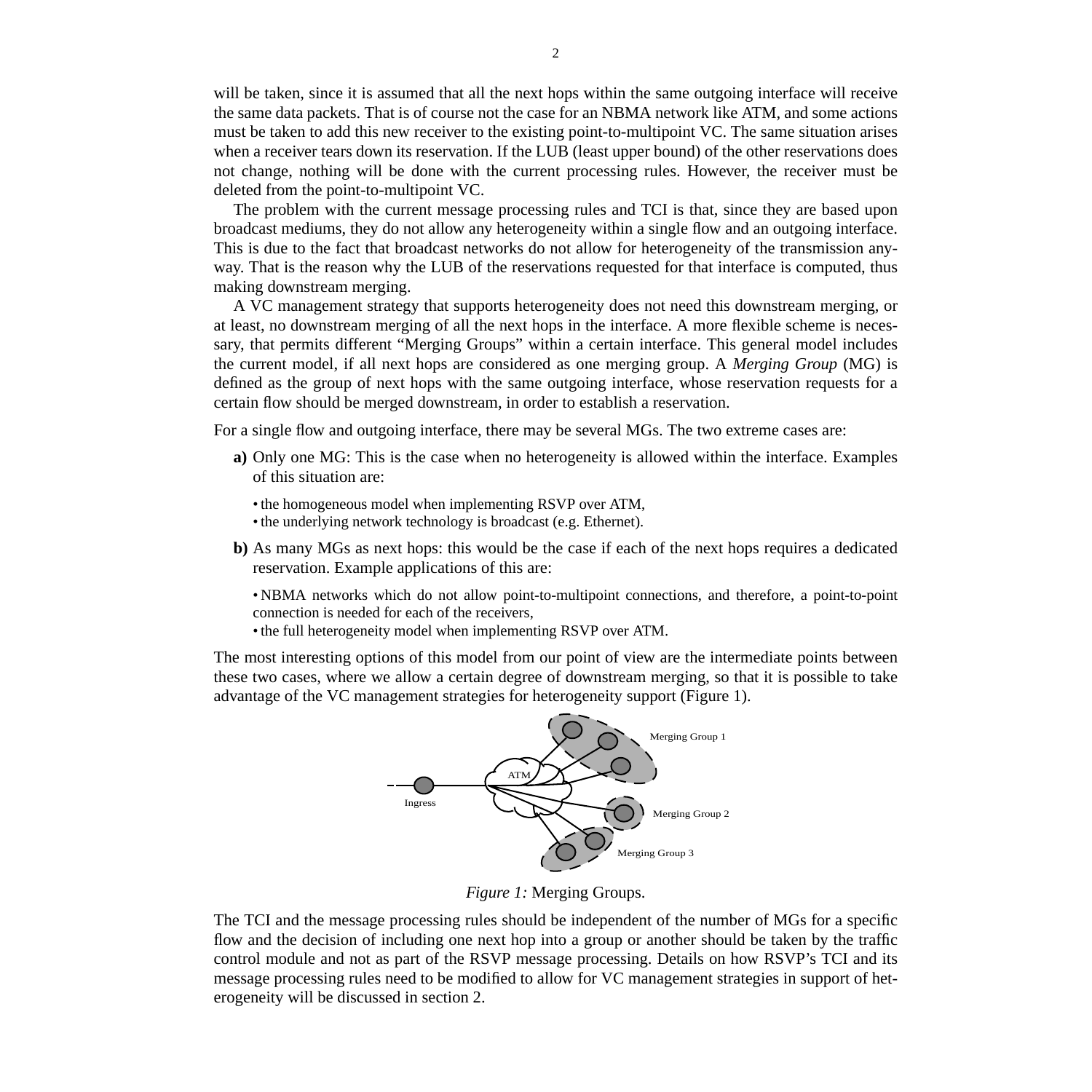## <span id="page-3-0"></span>**2 Extended TCI for Heterogeneous RSVP Flows over ATM Networks**

This section will give the details on how RSVP's message processing rules and its Traffic Control Interface (TCI) need to be modified in order to allow for flexible VC management strategies for heterogeneity support.

## **2.1 RSVP's Traffic Control Interface**

When analyzing how the combined architecture of RSVP/IntServ with IP Multicast and ATM can be integrated from an implementation's point of view, it is necessary to identify the parts of the RSVP specification that interact with the traffic control procedures offered by ATM. These are the RSVP message processing rules and RSVP's Traffic Control Interface (TCI) calls. RFC2209 [BZ97] describes the rules for the operation of Version 1 of RSVP (RFC2205 [BZB<sup>+</sup>97]). It outlines a set of algorithms which are induced by the rules of RFC 2205 and which should be used when implementing RSVP. RFC 2209 assumes the generic TCI calls defined in RFC2205 and some implementation-specific data structures. The description style in the following sections is aligned to that of the relevant RFCs to ease reading and comparison.

## **2.1.1 Traffic Control Interface Calls**

RFC2205 presents a generic interface between RSVP and traffic control modules. Using these functions, RSVP can trigger the creation, change and deletion of reservations, as well as add or delete filters to existing reservations. The set of defined functions is:

```
TC AddFlowspec( Interface, TC_Flowspec, TC_Tspec, TC_Adspec, Police_Flags )
-> RHandle [, Fwd_Flowspec]
```
• This function is used to establish a new reservation. Its main parameters are the **Interface** where the reservation must be set up, and the **TC\_Flowspec** parameter, which specifies the desired effective QoS for admission control purposes; its value is computed as the maximum over the flowspecs of different next hops. The return value, **RHandle**, is an opaque number used by the caller for subsequent references to this reservation.

```
TC_ModFlowspec( Interface, RHandle, TC_Flowspec, TC_Tspec, TC_Adspec,
Police_flags ) [ -> Fwd_Flowspec ]
```
• This function is used to modify an existing reservation. The **TC\_Flowspec** parameter is processed by the admission control procedure, and if the new reservation is rejected, the current flowspec is left in force. The corresponding filters, if there are any, are not affected by this function.

TC DelFlowspec( Interface, RHandle )

• This call will delete an existing reservation, including the flowspec and all associated filter specs.

TC\_AddFilter( Interface, RHandle, Session , FilterSpec ) -> FHandle

• Using this function, a new filter (source address and port) can be associated with the reservation corresponding to **RHandle**. The packet classifier module will use the existing filters of each reservation, to classify the packets into different flows, which will receive the appropriate QoS in the packet scheduler module. The return value, **FHandle** is a handle for subsequent calls to **TC\_DelFilter()**.

```
TC DelFilter( Interface, FHandle )
```
• This function would be called when a filter shall be removed from a reservation. The filter handle **FHandle**, returned from the **TC AddFilter**() call, will be used for this purpose.

TC Advertise (Interface, Adspec, Non\_RSVP\_Hop\_flag ) -> New\_Adspec

• This call is used for the OPWA (One Pass With Advertisement) mechanism to compute the outgoing advertisement **New\_Adspec** for a specified interface.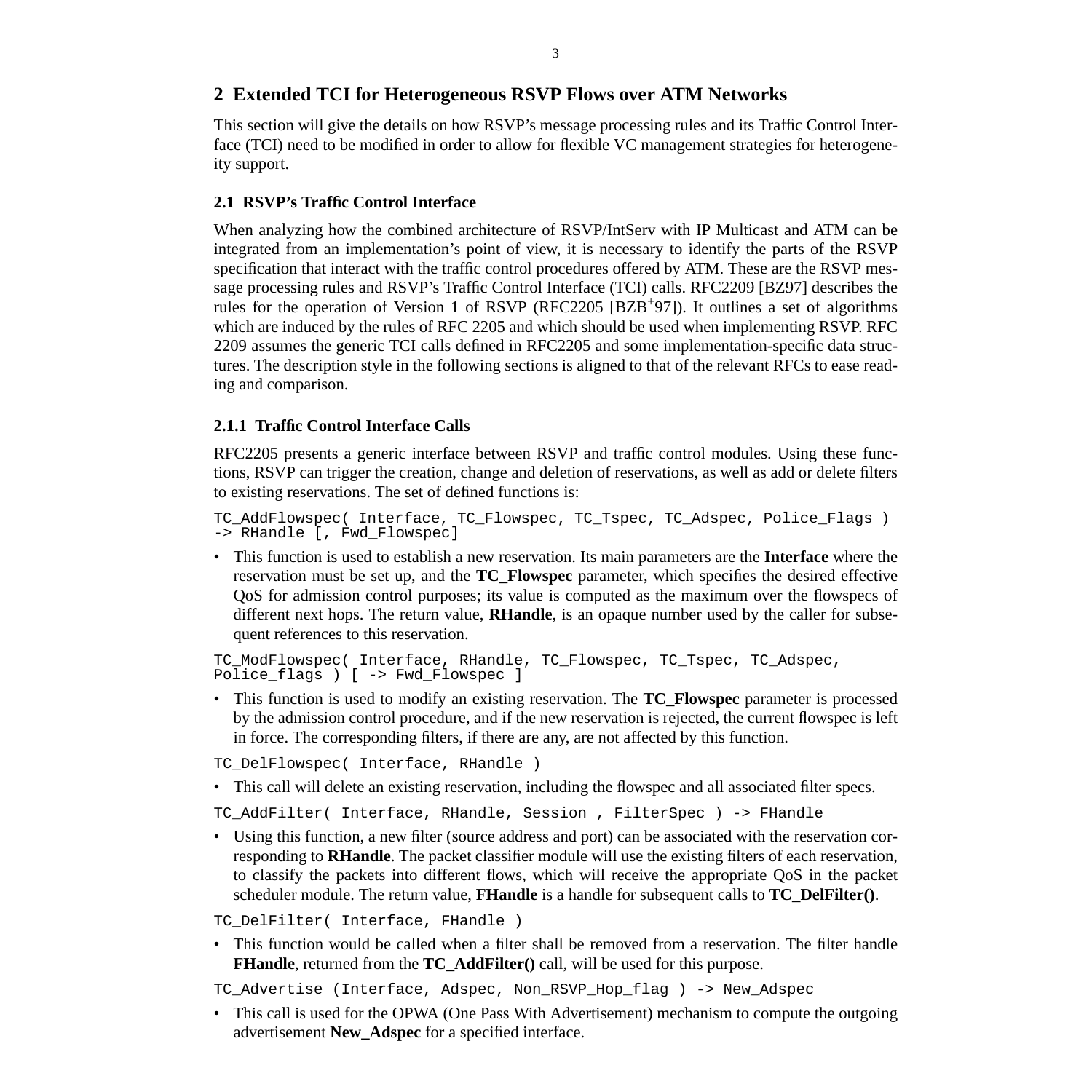Upcall: TC\_Preempt() -> RHandle, Reason\_code

• In order to grant a new reservation request, the admission and/or policy control modules may preempt one or more existing reservations. This will trigger a **TC\_Preempt()** upcall to RSVP for each preempted reservation, passing the **RHandle** of the reservation and the subcode indicating the reason.

#### **2.1.2 Data Structures**

The data structures defined in RFC2209 which are significant to our investigation are:

RSB - Reservation State Block

• Each *RSB* holds a reservation request that arrived in a particular RESV message, corresponding to the triple:

(session, next hop, Filter\_spec\_list)

- Depending on the style of reservation, **Filter\_spec\_list** will contain:
	- •**WF**: Nothing.
	- **FF**: Only one filter.
	- **SE**: A list of filters.
- The main contents of the *RSB* are:
	- session specification,
	- next hop IP address,
	- filter spec list,
	- outgoing (logical) interface OI, where the reservation is/has to be established,
	- style,
	- flowspec.

```
TCSB - Traffic Control State Block
```
• Each *TCSB* holds the reservation specification that has been handed to traffic control for a specific outgoing interface. In general, *TCSB* information is derived from *RSB*s for the same outgoing interface. Each *TCSB* defines a single reservation for a particular triple:

```
(session, OI, Filter_spec_list)
```
- The main fields of a *TCSB* are:
	- session,
	- OI Outgoing Interface.,
	- filter\_spec\_list,
	- TC\_Flowspec: LUB\* over the flowspecs from matching *RSB*s,
	- RHandle, F\_Handle\_list.

Both, *RSB* and *TCSB* consist of additional fields described in RFC2209, but these are not important to the discussion of the next sections and were omitted for clarity. It should be noted that these data structures are implementation-specific and may contain different data members in particular implementations† . Other data structures like *PSB* (Path State Block) and *BSB* (Blockade State Block) are also described in RFC2209. For more details on these data structures and the ones explained above see section 1 of RFC2209.

<sup>\*.</sup> LUB: Least Upper Bound of a set of flowspecs is the minimum flowspec that is larger than all the flowspecs of the set.

<sup>†.</sup> However most implementations are derived from ISI's code, which in turn accords to the above specifications, so that most implementations will "look" similar to this.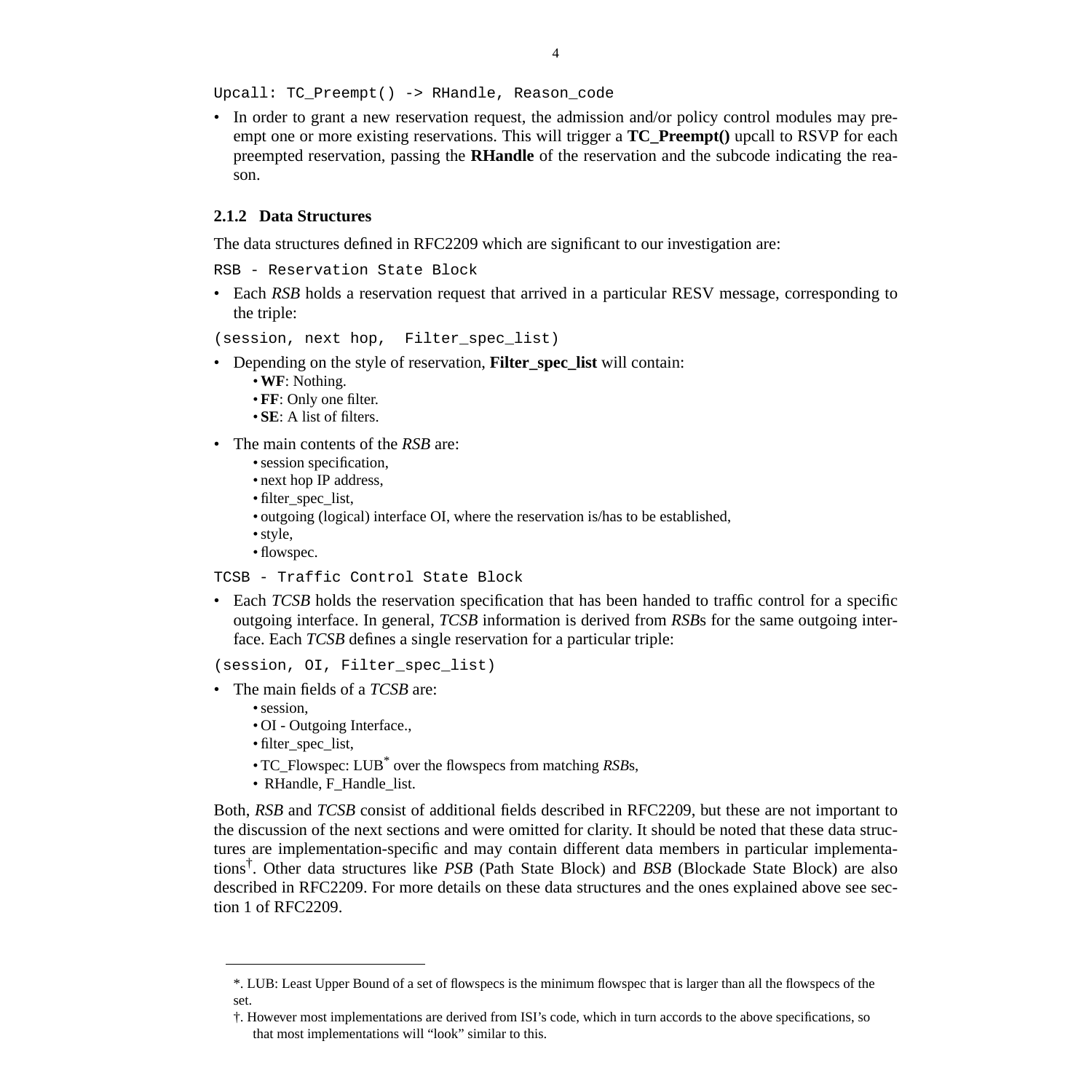#### **2.1.3 UPDATE TRAFFIC CONTROL Processing Rules**

When a new reservation request arrives at a RSVP capable node, or a RESV-TEAR message is received, or a change occurs to any of the reservations established by this node, the last step before invoking the traffic control module through the TCI functions, is always the UPDATE TRAFFIC CONTROL sequence. The rules for this part of the RSVP processing are explained in RFC2209 section 2. In the following, a summary of this processing is presented, in order to simplify the understanding of the proposed modifications introduced later on. Some steps of this processing will be skipped in this summary. For more details see RFC2209.

The UPDATE TRAFFIC CONTROL sequence is invoked by many of the message arrival sequences to set or adjust the local traffic control state in accordance with the current reservation and path state. A parameter of this sequence is the **"active" RSB**.

If the result of the sequence is a modification of traffic control state, it notifies any matching local applications with a RESV\_EVENT upcall. If the state change is such that it should trigger immediate RESV refresh messages, it also turns on the **Resv\_Refresh\_Needed** flag. These are the steps taken in the UPDATE TRAFFIC CONTROL sequence:

**a)** Compute the traffic control parameters using the following steps:

- ...
- 2. Consider the set of *RSB*s matching (session, OI) from the **"active" RSB**. The **Filter\_spec\_list** must also be matched if the style of the **"active" RSB** is FF. With these *RSB*s, compute:
	- the effective flowspec, **TC\_Flowspec,** as the LUB of the flowspecs in the *RSB*s,
	- the effective traffic control *filter\_spec list* **TC\_Filter\_Spec**, as the union of the **Filter\_specs\_lists** from these *RSB*s.
- ...
- 4. Locate the set of *PSB*s (senders) whose *SENDER\_TEMPLATES* (i.e. address of senders) match **Filter\_spec\_list** in the **"active" RSB** and whose OutInterface\_list includes OI.
- ...

6. Compute **Path\_Te** as the sum of the *SENDER\_TSPEC* objects (traffic parameters) in this set of *PSB*s.

- ...
- **b)** Search for a *TCSB* matching (session, OI) and, if style is FF, also matches **Filter\_spec\_list**. If none is found, then create a new *TCSB*.
- **c)** If the *TCSB* is NEW:
- 1. Store the values just computed: **TC\_Flowspec**, **TC\_Filter\_spec**, **Path\_Te** and other flags in this new *TCSB*.
- 2. Turn the **Resv\_Refresh\_Needed** flag on and issue the traffic control call:

TC\_AddFlowspec ( OI, TC\_Flowspec, Path\_Te, police\_flags) -> RHandle, Fwd\_Flowspec

- 3. If the call fails, build and send a RESV-ERR message and delete the *TCSB.*
- 4. Otherwise, record the **RHandle** and **Fwd\_Flowspec** in the *TCSB*. For each *filter\_spec* in **TC\_Filter\_spec** call:

TC\_AddFilter( OI, RHandle, Session, F ) -> FHandle

and record the returned **FHandle** in the *TCSB*.

**d)** If the *TCSB* is NOT NEW, but no *RSB*s where found in step a)2. , it means that the reservation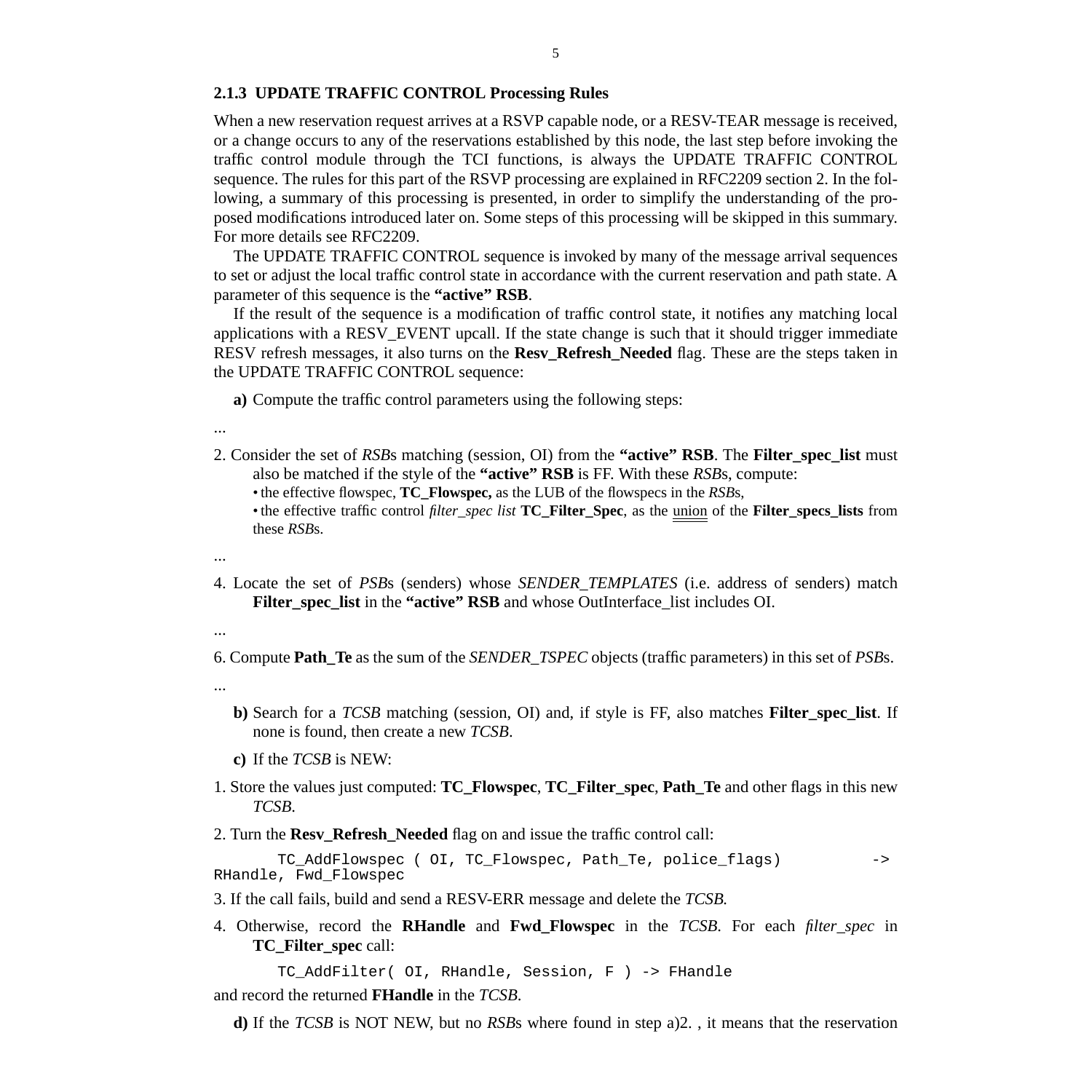must be deleted:

- 1. Turn on the **Resv\_Refresh\_Needed** flag.
- 2. Call traffic control to delete the reservation:

TC\_DelFlowspec (OI, RHandle)

- 3. Delete the *TCSB* and return.
	- **e)** The *TCSB* is NOT NEW, but the **TC\_Flowspec**, **Path\_Te** and/or police flags just computed differ from corresponding values in the *TCSB*, then:
- 1. If the **TC\_Flowspec** and/or **Path\_Te** values differ, turn on the **Resv\_Refresh\_Needed** flag.
- 2. Call the traffic control to modify the reservation:

TC\_ModFlowspec ( OI, RHandle, TC\_Flowspec, Path\_Te, police\_flags ) -> Fwd\_Flowspec

- 3. If the call fails, build and send a RESV-ERR message
- 4. Otherwise, update the *TCSB* with the new values and save **Fwd\_Flowspec** in the *TCSB*.
	- **f)** If the *TCSB* is NOT NEW, but the **TC\_Filter\_Spec** just computed differs from the filter list in the *TCSB*, then:
- 1. Make an appropriate set of **TC\_Delfilter()** and **TC\_AddFilter()** calls to transform the **Filter\_spec\_list** in the *TCSB* into the new **TC\_Filter\_spec**
- 2. Turn on the **Resv\_Refresh\_Needed** flag.

...

**g)** ...

...

**h)** If the **Resv\_Refresh\_Needed** flag is on, the RESV REFRESH sequence will be invoked later on, and the appropriate RESV messages will be sent upstream.

### **2.2 Extensions to RSVP's TCI for NBMA Networks**

#### **2.2.1 The Traffic Control Interface and NBMA Networks**

As explained in RFC 2205 sec.3.11.2, the details of establishing a reservation strongly depend upon the particular link layer technology in use on an interface. For multicast transmissions, there are three possible locations where data replication can take place:

- **a) IP layer**: If packets are replicated at this level they will be sent onto different outgoing interfaces. The reservations coming from these interfaces must be merged to be forwarded upstream.
- **b) Network**: Here replication takes place in the physical medium, e.g., an Ethernet LAN. In this case, the reservation requests within one outgoing interface (from different next hops) must be merged in order to establish the reservation for that outgoing interface and to forward the reservation upstream. Since the LUB reservation will be established on the outgoing interface some of the next hops will receive a better QoS than they requested.
- **c) Link-layer driver**: This is the case of NBMA networks like ATM, where the data replication may occur in the link layer driver or interface card. Here, RSVP may need to apply different traffic control procedures for each VC independently, without merging requests from different next hops.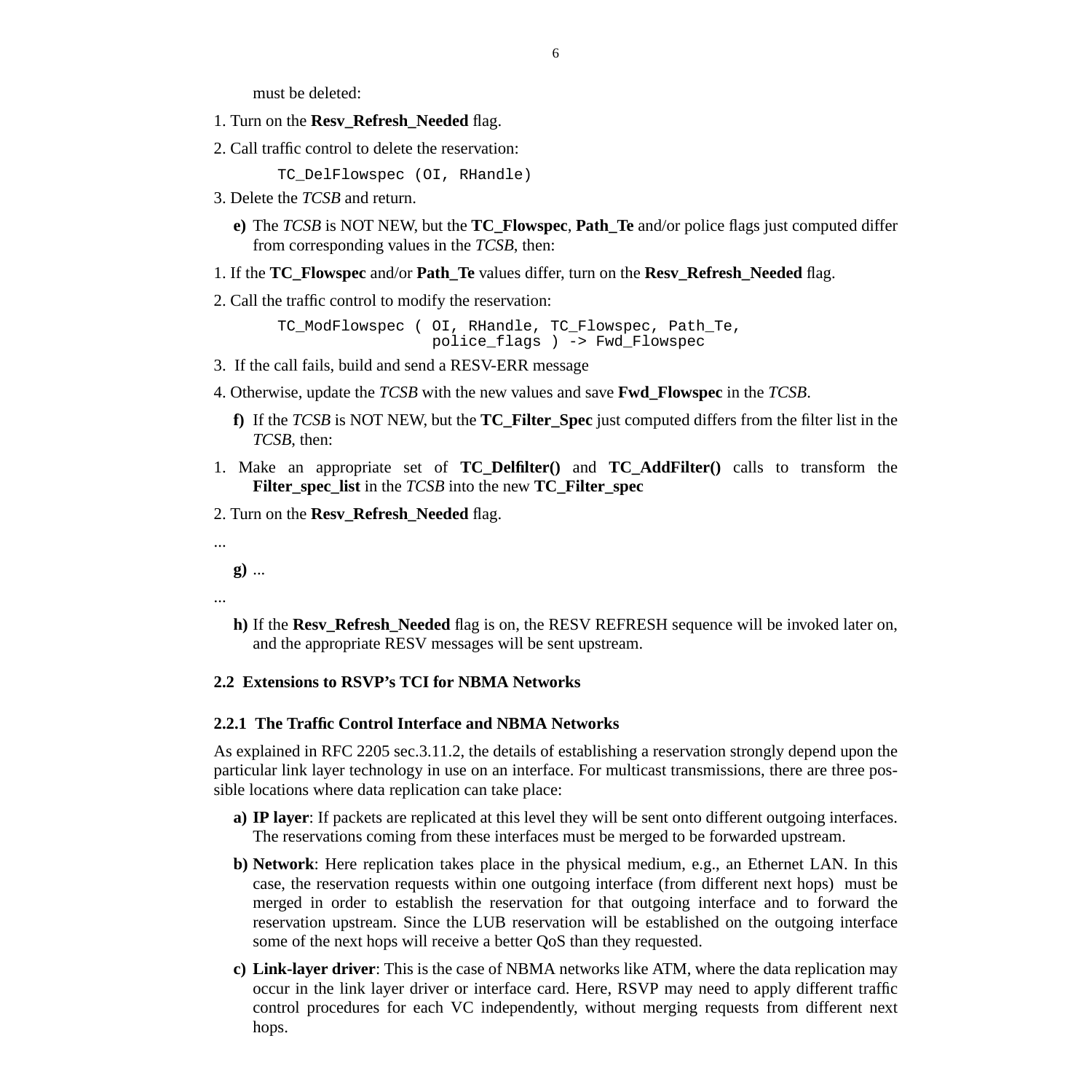RFC 2205 also points out that it would be desirable to organize an RSVP implementation into two parts: a core that performs link-layer-independent processing, and a link-layer-dependent adaptation layer.

The RSVP message processing rules as specified in RFC 2209, or more specifically their UPDATE TRAFFIC CONTROL part, are based on the TCI as specified in RFC 2205 sec.3.11.2, which explicitly assumes that the replication can only take place in the IP layer or the network. This means that not only the TCI, but also the message processing rules have to be modified in order to allow for a flexible implementation of RSVP over ATM.

A new general interface is needed that supports both, broadcast networks and NBMA networks, where the replication can also take place in intermediate nodes (e.g. ATM switches) of the NBMA subnet. Only these modifications will allow for heterogeneity support over the ATM network, i.e. different VCs for different QoS receivers. However, even without taking into account heterogeneity support, there is a need for a modification of the TCI and the message processing rules due to the different nature of NBMA networks. These basic changes will be explained first in the next sections before advancing to the broader modifications in order to allow for VC management strategies to support heterogeneity over the ATM network.

#### **2.2.2 Changes in TCI and Processing Rules to Support NBMA Networks**

In the current UPDATE TRAFFIC CONTROL sequence, after locating the different reservation requests(RSBs) for a specific session and outgoing interface (and a source template if the style is FF), the LUB of the different flowspecs of these RSBs is computed. Then, a TCSB corresponding to that session and OI is searched for. In the next steps, it is differentiated between three alternatives:

1. That no TCSB matching session and OI (and source for FF) is found. In this case, a new TCSB is created and the **TC\_AddFlowspec()** function is called.

2. A matching TCSB is found, but there where no RSBs matching. Therefore, the previously computed LUB of the flowspecs is null and the list of filters for that reservation is also null. Under these circumstances, the **TC\_DelFlowspec()** function is called.

3. A matching TCSB is found, and the new flowspec is different from the flowspec contained in the TCSB. This means that the reservation must be changed, and the **TC\_ModFlowspec()** is called.

Now, with the ATM interface and taking into account multicast, a new case appears:

• A reservation request is received from a new next hop in the ATM network (see [Figure 2\)](#page-8-0). The LUB of the reservation requests coming from the ATM network is computed, and, let us suppose, it does not change. That means that the new request is lower or equal than the already existing reservation. With the currently proposed processing rules no actions will be taken, since they expect that all the next hops within the same outgoing interface will receive the same packets. That is of course not the case for an NBMA network like ATM, and some actions must be taken to add this new receiver to the existing point-to-multipoint VC. The same situation arises when a receiver tears down its reservation down. If the LUB of the other reservations does not change, nothing will be done with the current processing rules. However, the receiver must be deleted from the point-to-multipoint VC. Therefore, a new function

```
TC Update Destinations()
```
must be implemented, in order to add/delete nodes to/from the point-to-multipoint VC.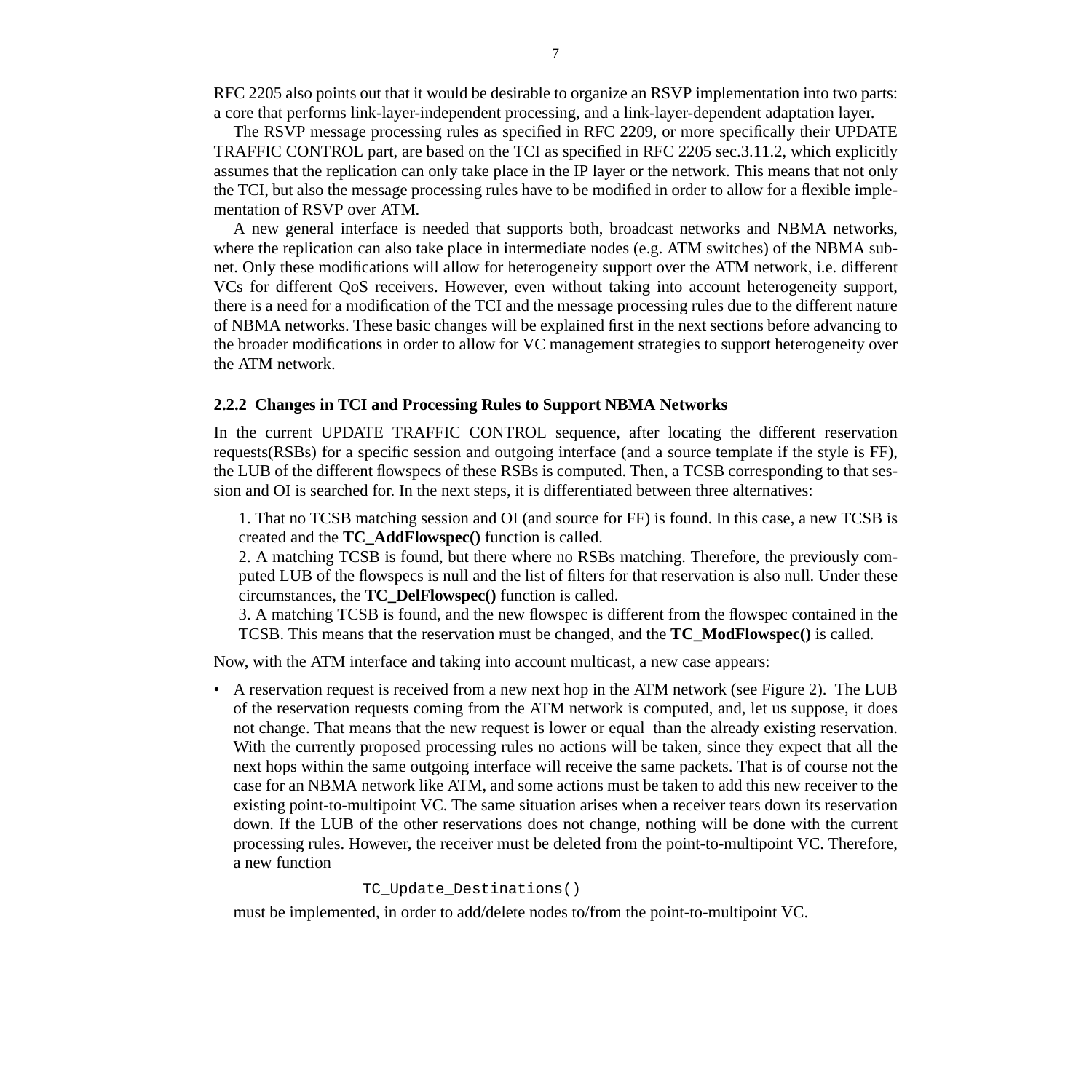<span id="page-8-0"></span>This little modification is sufficient for the support of a homogeneous QoS over the ATM network, i.e. if there is only one point-to-multipoint VC for a RSVP flow. However, for the support of multiple VCs per RSVP flow deeper modifications are necessary..



*Figure 2:* The problem of a new next hop.

#### **2.3 Extensions to RSVP's TCI for Heterogeneity Support over NBMA Networks**

The problem with the current message processing rules and TCI is that, since they are based upon broadcast mediums, they do not allow any heterogeneity within a single flow and an outgoing interface. This is due to the fact that broadcast networks do not allow for heterogeneity. That is the reason why the LUB of the reservations requested for that interface is computed, thus making downstream merging.

A VC management strategy that permits heterogeneity support does not need resp. cannot work with this downstream merging, or at least, no downstream merging of all the next hops in the interface. A more flexible scheme is necessary, that permits different "merging groups" within a certain interface. This general model includes the current model, if we use only one merging group. First of all, it is necessary to define what we mean exactly by the term "merging group":

We define a **Merging group** (MG) as a group of next hops within an outgoing interface, whose reservation requests for a certain flow should be merged downstream, in order to establish a reservation.

For a single flow and outgoing interface, there may be several MGs. The two extreme cases are:

- **a)** Only one MG: This is the case when no heterogeneity is allowed within the interface. Examples of this situation are:
	- The homogeneous model when implementing RSVP over ATM.
	- The underlying network technology is broadcast (e.g. Ethernet).
- **b)** As many MGs as next hops: this would be the case when each of the next hops requires a dedicated reservation. For example:

• NBMA networks which do not allow point-to-multipoint connections, therefore, a point-to-point connection is needed for each of the receivers.

The most interesting options of this model from our point of view could be the intermediate points between these two cases, where we allow a certain degree of downstream merging, and at the same time it is possible to take the advantages of heterogeneity support. The TCI and the message processing rules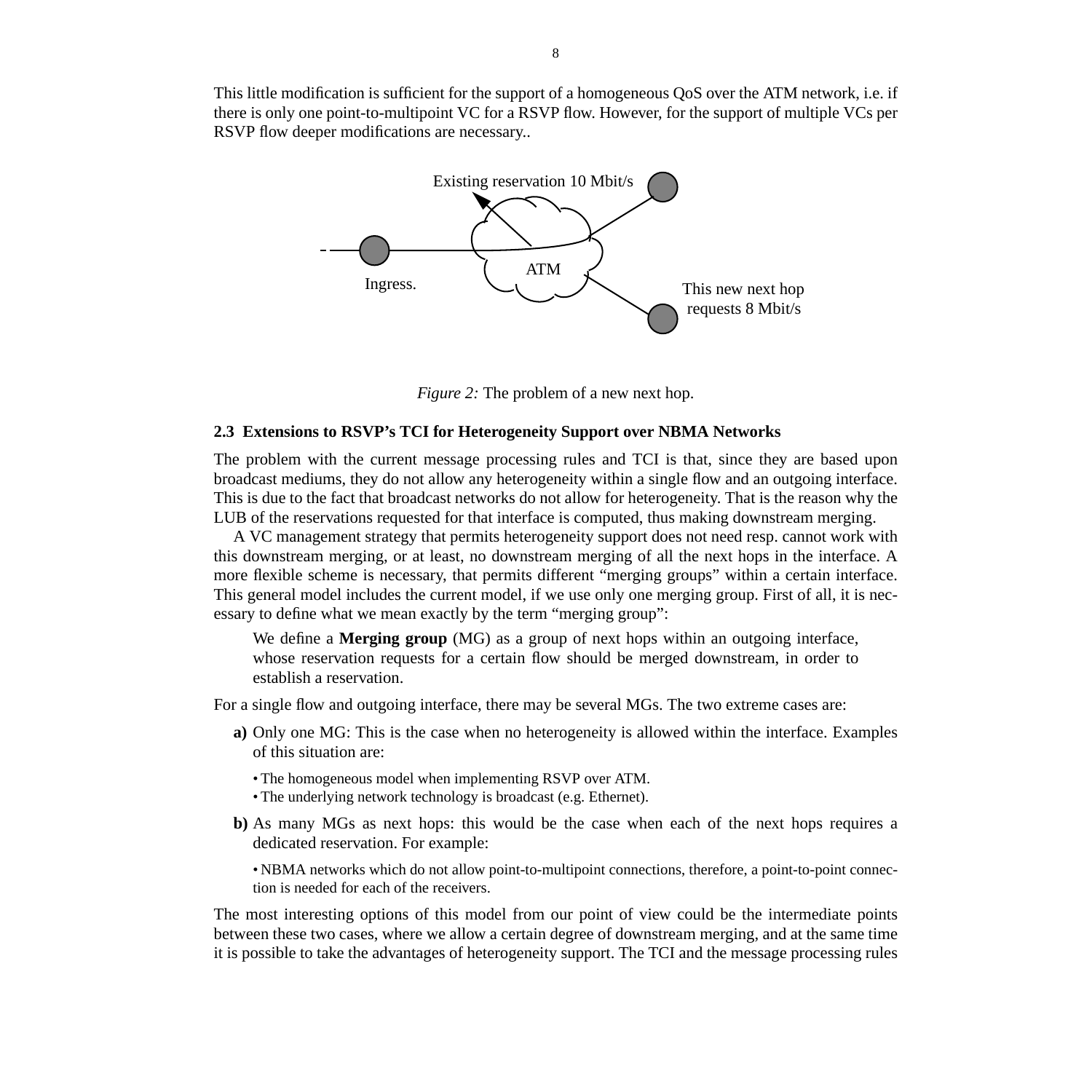should be independent of the number of MGs for a specific flow and the decision of including one next hop into a group or another should be taken outside the UPDATE TRAFFIC CONTROL sequence.



*Figure 3:* Merging Groups.

When a reservation change occurs and the UPDATE TRAFFIC CONTROL sequence is invoked, a new function should be called (**Update\_MergingGroups()**) in order to determine in which MG this change took place. A change could be a new reservation request, a deleted reservation or a modified reservation. The **Update\_MergingGroups()** function will be part of a particular implementation for the traffic control module, and should organize the different existing or new reservations into merging groups. There are a lot of possible ways of doing that, and it is a choice of the implementors, based on which network technology is available, and which degree of heterogeneity support, if possible, they desire.

Once the different reservations requested are distributed into MGs, the next steps are almost the same as the current processing rules. For each MG, its flow specifications should be merged and the union of the filters should be computed, in order to determine which of the functions for flow management (**Add-Flow()**, **ModFlow()**, **DelFlow()**) and for filter management (**AddFilter()**, **DelFilter()**) should be called. Moreover, as already explained, a new function is needed, in order to update the destinations of the reservation within a MG, even if the effective flowspec of the group has not changed (**Update\_Destinations()**).

Thus, the behavior of the UPDATE TRAFFIC CONTROL sequence in concert with the concept of MGs is independent of the particular link layer technology, which was the requirement. However, not only the new functions of the TCI (**Update\_MergingGroups()** and **Update\_Destinations()**), but also the already existing, are strongly dependent on the network technology. Therefore, different implementations are necessary for each kind of network (i.e. Broadcast, ATM, FrameRelay, ... ). Whether this distinction is made before or after the function call is an implementation detail.

Besides the changes in the processing rules and the TCI, the data structures utilized to maintain state of the reservations, also need some modifications. The Reservation State Block (*RSB*) and the Traffic Control State Block (*TCSB*) should include some information to distinguish among the different merging groups. The *RSB* could include an extra field, which identifies the MG within the interface to which the reservation belongs. The *TCSB* could be modified in two different ways. It could include a MG indicator, like an *RSB*, thus associating one *TCSB* with the reservation for a MG. Alternatively, we could keep the association between a *TCSB* and the pair (flow, outgoing interface), by modifying it internally to include the information of the different MGs in that interface, their filter lists and flow specifications. Even though both choices are principally possible, the first one is easier to implement.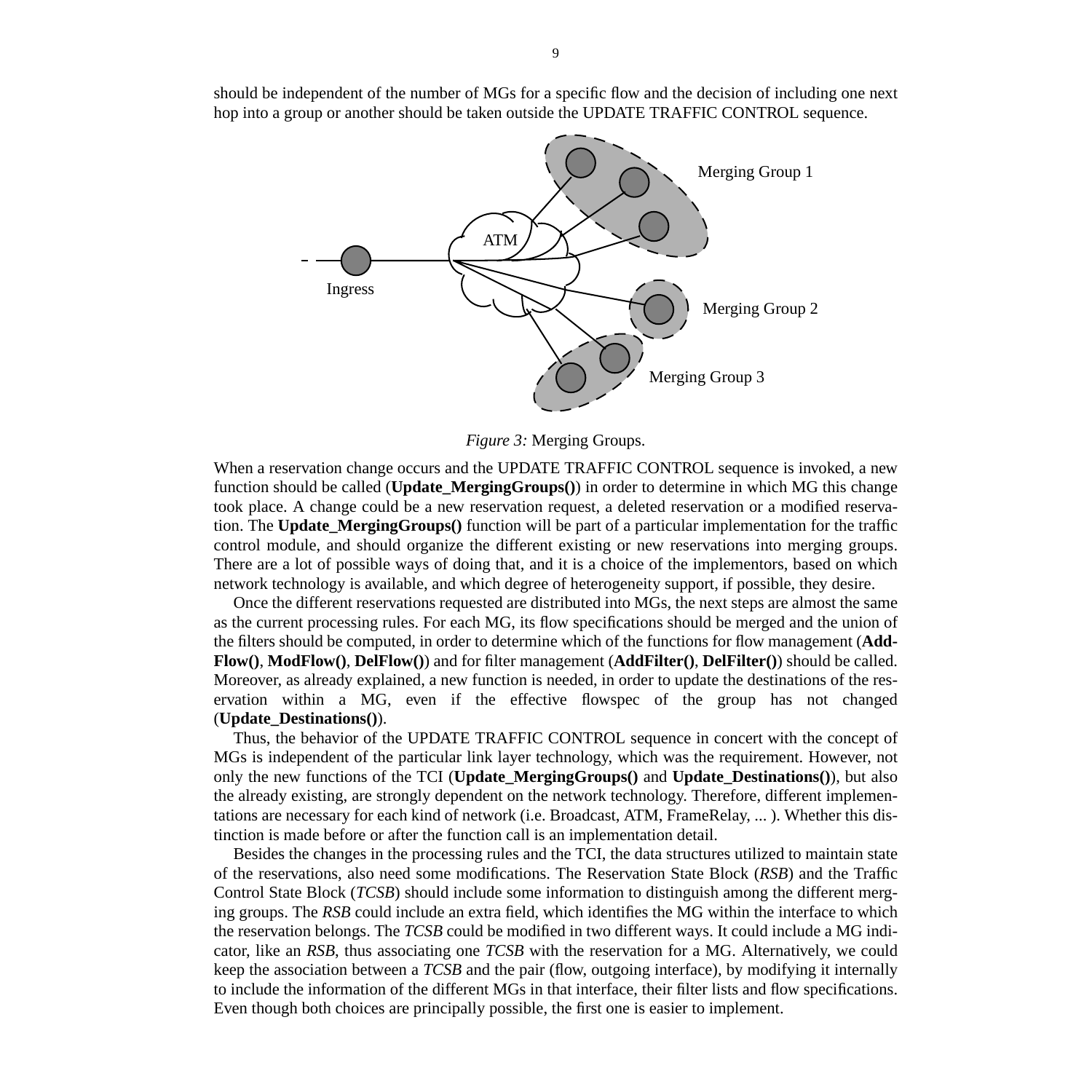Let us now investigate the modifications of the data structures, the message processing rules and the TCI in more detail.

#### **2.3.1 Modified Data Structures**

First of all, some extensions to the GENERIC DATA STRUCTURES as defined in Section 1 of [BZ97] have to be introduced:

- *RSB Reservation State Block***:** Two new fields, **MG\_id** and **old\_MG\_id**, have to be included, as explained in [2.3](#page-8-0), identifying the merging group to which the RSB belongs, and the MG this *RSB* has just left (see next sections for more details). Furthermore, one of the possible values of this MG identifier for reorganization is defined as NOT\_ASSIGNED, since newly created *RSB*'s do not belong to any MG until the **TC\_Update\_MergingGroups()** function has been called.
- *TCSB Traffic Control State Block*: The same extension is required for the *TCSB*, in order to determine to which MG this traffic control state belongs, but in this case the **old\_MG\_id** field is not necessary.

### **2.3.2 Modified Traffic Control Interface**

In this section, the necessary modifications and extensions to the TCI, in order to allow for a VC management strategy to support heterogeneity over a NBMA network, are introduced

TC\_Update\_MergingGroups( Session, \*activeRSB )

The objective of this function is to carry out a MG management strategy, by e.g. including the new or modified *RSB* in the appropriate MG or creating a new MG. Existing MGs could even be changed depending on the VC management strategy in use. If a *RSB* is moved from a MG to another, the fields **MG\_id** and **old\_MG\_id** must be filled correctly, so that the reservations can be correctly modified.

TC AddFlowspec(Interface, MG\_id, TC\_Flowspec, TC\_Tspec, TC\_Adspec, Police\_Flags, activeRSB ) -> RHandle [, Fwd\_Flowspec]

• This function interface is roughly the same as the one proposed in RFC2205, but the merging group identifier (**MG\_id**) has been added, to provide the traffic control module with the information to which MG this new reservation belongs. Moreover, the **activeRSB** has been included in order to give access to the next hop information. For networks like e.g. Ethernet, the reservation does not require a connection to a specific endpoint, therefore the information of the next hop has no relevance. However, a more general interface should pass this information, in case the network is a NBMA, which necessitates the knowledge about the destination for a specific connection to be set up and thus to be able to establish the requested reservation.

```
TC_ModFlowspec(Interface, MG_id, RHandle, TC_Flowspec, TC_Tspec, TC_Adspec,
Police_flags ,activeRSB ) [ -> Fwd_Flowspec ]
```
• The parameters **MG\_id** and the **activeRSB** have also been added to this function, for the same reasons as in the **TC\_AddFlowspec()** function. The functionality is the same as explained in RFC2205. However, for NBMA networks, like ATM, this function also performs the set up and tear down of connections, depending on whether a new next hop has requested QoS or an old one has deleted its reservation. Or maybe even, because of changes in MG membership, after the **TC\_Update\_MergingGroups()** function has been called.

TC\_DelFlowspec(Interface, MG\_id, RHandle )

• In this function the parameter **MG\_id** has also been added, for the reasons given above. This function is called when there are no more next hops in a MG, and therefore the reservation for that group can be deleted.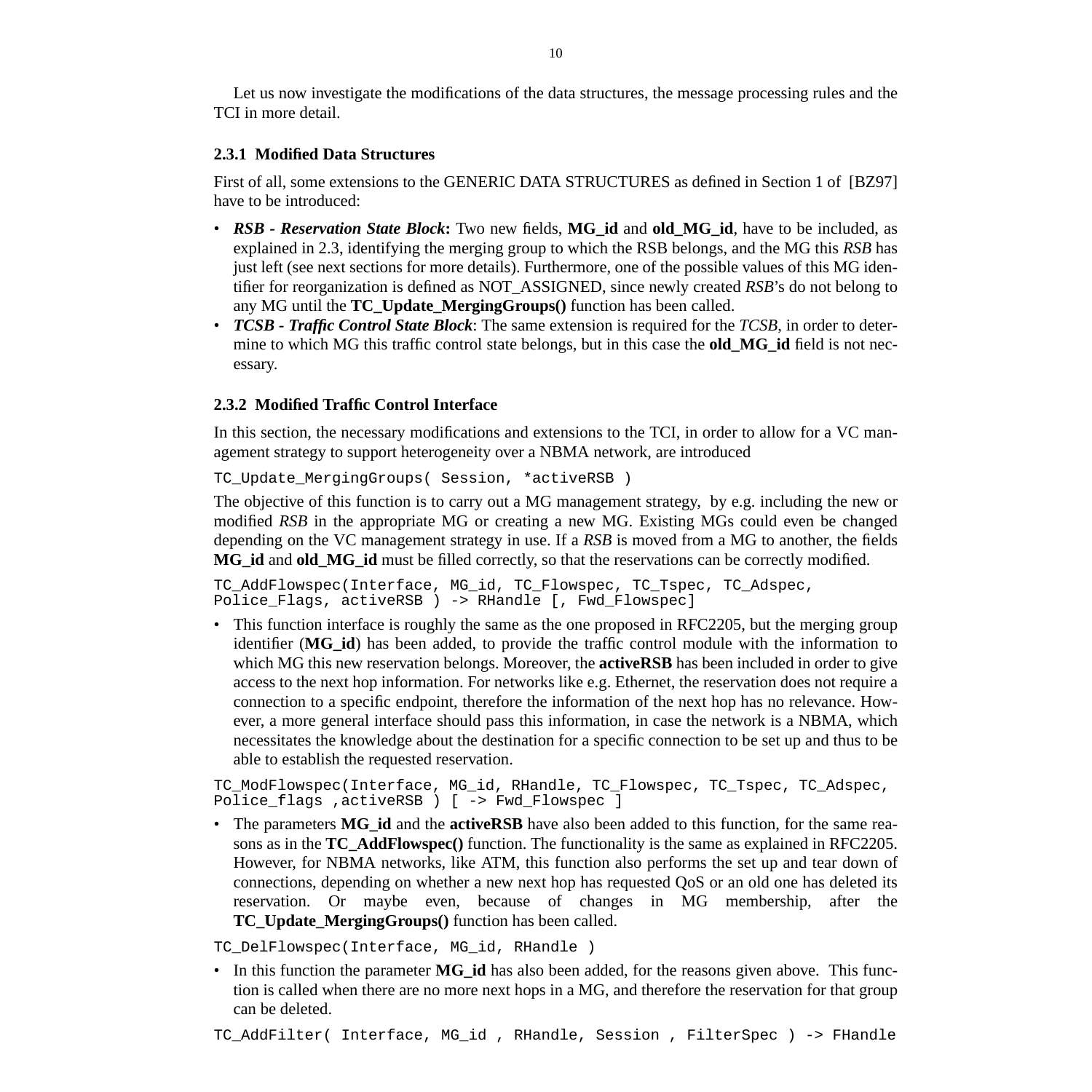• The parameter **MG\_id** has again been included. Filters might be specific not to a flow, but to a MG. Due to the fact that each MG has a different set of receivers, for each MG, if SE style is used, the filters' union might be different. Thus, it is possible not to send a packet on a VC corresponding to a MG, if the members of that group have not included that source in their filters' list.

TC DelFilter( Interface, MG id, FHandle )

• The **MG\_id** parameter has been included here for the same reasons as in the **TC\_AddFilter()** function.

TC Update Destinations( Interface, MG id, Nhops list )

• With this function the appropriate actions will be carried out (addition or deletion of nodes to/from a multipoint connection) to match the destinations of the **Nhops\_list** and the nodes of the connection. This **Nhops\_list** should be computed in the UPDATE TRAFFIC CONTROL module, the same way that the filters list is computed, i.e. per MG.

#### **2.3.3 Modified Message Processing Rules**

With the new TCI defined in the previous section, the RSVP Message Processing Rules (RFC 2209 [BZ97]) also require some changes. The purpose of these modifications is to provide a set of message processing rules, as general as possible, allowing for the support of NBMA networks and heterogeneity. Some difficulties appear if we do not know anything about what the **TC\_Update\_MergingGroups()** is doing, that is to say, to which extent the merging groups can be modified when this function is called. One could think of algorithms which dynamically reorganize the MGs depending on the requested resources, the current cost of the connections and the number of MGs.

In order to advance a first step with heterogeneity support, the modifications introduced in the message processing rules, assume that the **TC\_Update\_MergingGroups()** function will only modify the active RSB, either by assigning a new MG, or adding/deleting it to/from an existing group, or even changing from one MG to another. This limitation simplifies the changes in the message processing rules considerably.

The following shows how the UPDATE TRAFFIC CONTROL processing rules (section 2 of [BZ97]) look like:

1. For the active RSB call:

TC\_Update\_MergingGroups( Session, active RSB )

- 2[.](#page-13-0) Set current  $MG = MG$  id of the active RSB, and execute steps 8 [to](#page-12-0) 15.
- 3. If step 2 failed
	- 3.1. Restore the MG\_id in the active RSB with the old\_MG\_id, and return to the event sequence that invoked this one.
- 4. If step 2 did not fail,
	- 4.1. If old\_MG\_id and MG\_id of the active RSB are different, and old\_MG\_id is not NOT\_ASSIGNED , set **currentMG** = old\_MG\_id and execute again steps 8 t[o](#page-12-0) 15.
- 5. If the active RSB contains a RESV\_CONFIRM object, then:
	- 5.1. If the Is\_Biggest flag is on, move the RESV\_CONFIRM object into the TCSB and turn on the Resv\_Refresh\_Needed flag. (This will later on cause the RESV REFRESH sequence to be invoked, which will either forward or return the RESV\_CONFIRM object, deleting it from the TCSB in either case.)
	- 5.2. Otherwise, create and send a RACK message to the address in the RESV\_CONFIRM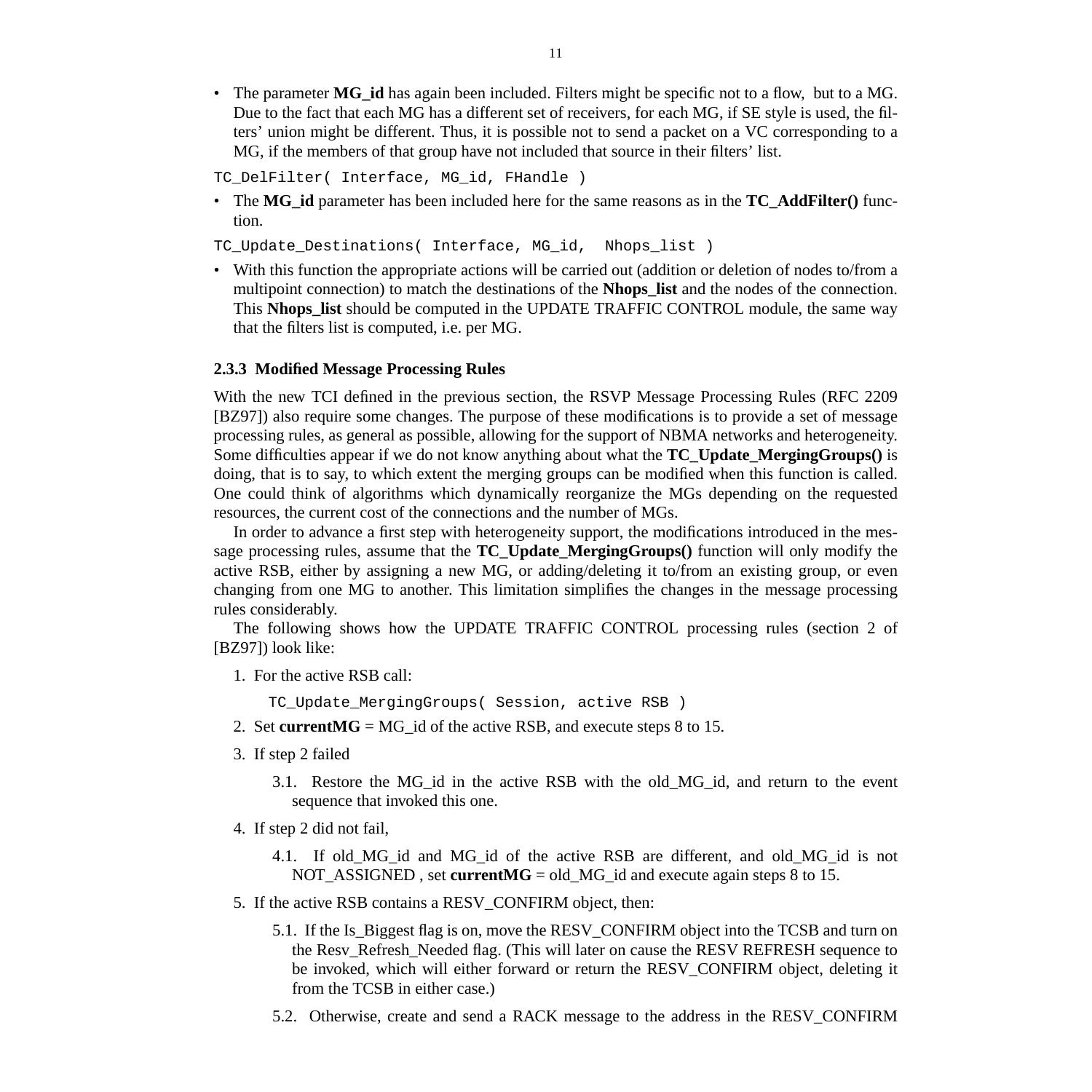<span id="page-12-0"></span>object. Include the RESV\_CONFIRM object in the RACK message. The RACK message should also include an ERROR\_SPEC object whose Error\_Node parameter is the IP address of OI from the TCSB and that specifies "No Error".

6. If the Resv\_Refresh\_Needed flag is on and the RSB is not from the API, make a RESV\_EVENT upcall to any matching application:

Call: <Upcall\_Proc>( session-id, RESV\_EVENT, style, Flowspec, Filter spec list [ ,POLICY DATA] )

where Flowspec and Filter spec list come from the TCSB and the style comes from the active RSB.

- 7. Return to the event sequence that invoked this one.
- 8. Compute the traffic control parameters using the following steps.
	- 8.1. Initially the local flag Is\_Biggest is off.
	- 8.2. Consider the set of RSBs matching SESSION and OI from the active RSB. If the style of the active RSB is distinct, then the Filter\_spec\_list must also be matched.
		- **-** If the active RSB has a FLOWSPEC larger than all the others, turn on the Is\_Biggest flag.
	- 8.3. From this set of RSB's consider only those with **MG\_id equals currentMG**.
		- **-** Compute the effective traffic control flowspec, TC\_Flowspec, as the LUB of the FLOWSPEC values in these RSBs.
		- **-** Compute the effective traffic control filter spec (list) **TC\_Filter\_Spec\*** as the union of the Filter\_spec\_lists from these RSBs.
		- **-** Compute the **Nhops\_list** as the union of the next hops of these RSBs.
	- 8.4. Scan all RSBs matching session and Filter\_spec\_list for all OI. Set TC\_B\_Police\_flag on if TC\_Flowspec is smaller than, or incomparable to, any FLOWSPEC in those RSBs.
	- 8.5. Locate the set of PSBs whose SENDER TEMPLATEs match Filter spec list in the active RSB and whose OutInterface\_list includes OI.
	- 8.6. Set TC\_E\_Police\_flag on if any of these PSBs have their E\_Police\_flag on. Set TC\_M\_Police\_flag on if it is a shared style and there is more than one PSB in the set.
	- 8.7. Compute Path\_Te as the sum of the SENDER\_TSPEC objects in this set of PSBs.
- 9. Search for a TCSB matching SESSION, OI **and currentMG**, for a distinct style (FF), it must also match Filter spec list. If none is found, create a new TCSB.
- 10. If TCSB is new:
	- 10.1. Store TC\_Flowspec, TC\_Filter\_Spec\*, Path\_Te, **currentMG**, and the police flags into the TCSB.
	- 10.2. Turn the Resv\_Refresh\_Needed flag on.
	- 10.3. Make the traffic control call:

TC\_AddFlowspec( OI, currentMG, TC\_Flowspec, Path\_Te, police\_flags, active RSB) -> Rhandle, Fwd\_Flowspec

10.4. If this call fails, build and send a RERR message specifying "Admission control failed" and with the InPlace flag off. Delete the TCSB, delete any RESV\_CONFIRM object from the active RSB, and return.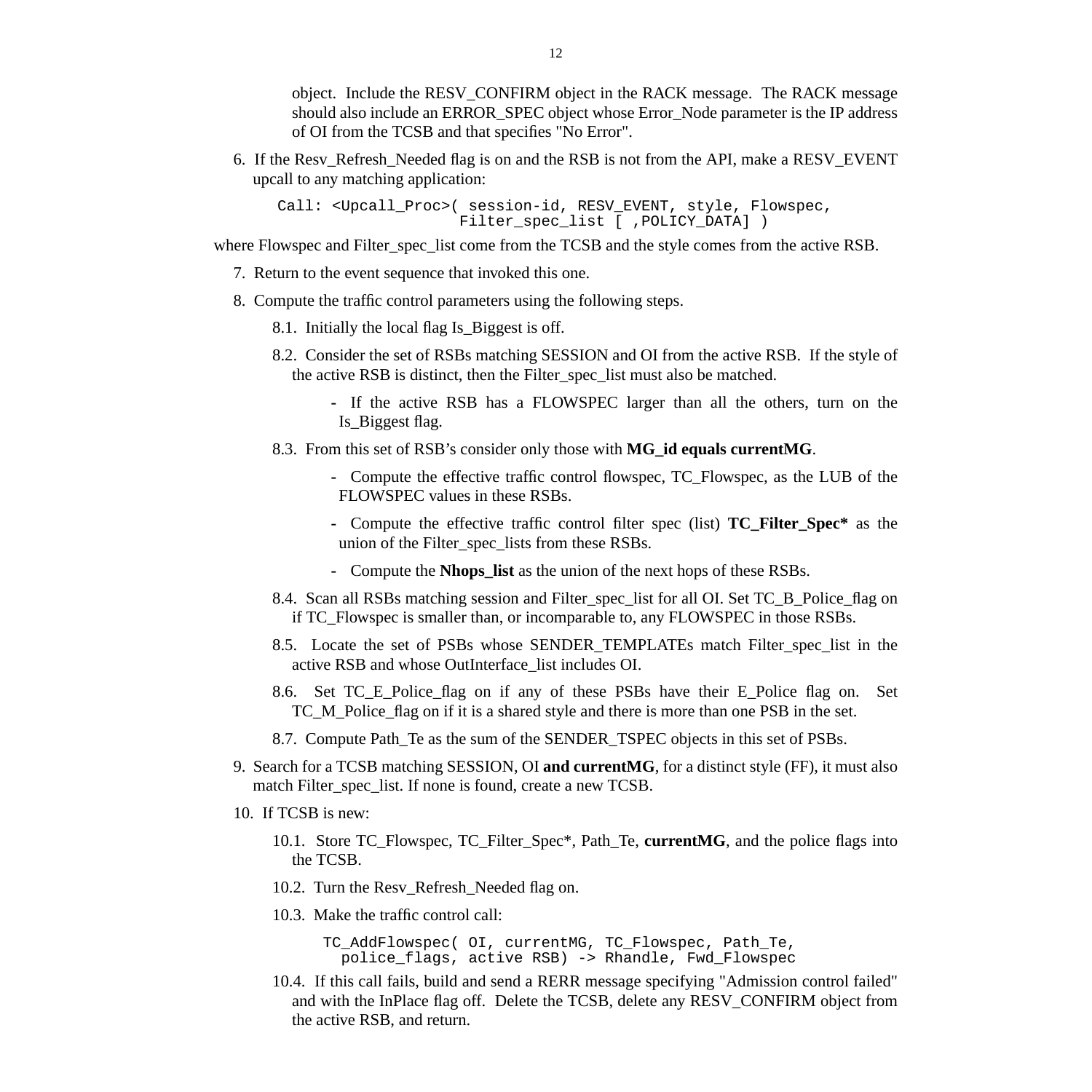<span id="page-13-0"></span>10.5. Otherwise (call succeeded), record Rhandle and Fwd\_Flowspec in the TCSB. For each filter\_spec F in TC\_Filter\_Spec\*, call:

TCAddFilter(OI, currentMG, Rhandle, Session, F)-> Fhandle

and record the returned Fhandle in the TCSB.

- 11. Otherwise, if TCSB is not new but no effective traffic control flowspec TC\_Flowspec was computed in step [8,](#page-12-0) then:
	- 11.1. Turn on the Resv\_Refresh\_Needed flag.
	- 11.2. Call traffic control to delete the reservation:

TC\_DelFlowspec( OI, currentMG, Rhandle )

- 11.3. Delete the TCSB and return.
- 12. Otherwise, if TCSB is not new but the TC\_Flowspec, Path\_Te, and/or police flags just computed differ from corresponding values in the TCSB, then:
	- 12.1. If the TC\_Flowspec and/or Path\_Te values differ, turn the Resv\_Refresh\_Needed flag on.
	- 12.2. Call traffic control to modify the reservation:

TC\_ModFlowspec( OI, currentMG, Rhandle, TC\_Flowspec, Path\_Te, police\_flags , active RSB) -> Fwd\_Flowspec

- 12.3. If this call fails, build and send a RERR message specifying "Admission Control failed" and with the InPlace bit on. Delete any RESV\_CONFIRM object from the active RSB and return.
- 12.4. Otherwise (the call succeeded), update the TCSB with the new values and save Fwd\_Flowspec in the TCSB.
- 13. Otherwise,
	- 13.1. Call:

TC\_Update\_Destinations(OI, currentMG, Nhops\_list)

- 13.2. If this call fails, build and send a RERR message specifying "Admission control failed" and with the InPlace bit on. Delete any RESV\_CONFIRM object from the active RSB and return.
- 14. If the TCSB is not new but the TC\_Filter\_Spec\* just computed differs from the FILTER\_SPEC\* in the TCSB, then:
	- 14.1. Make an appropriate set of TC\_DelFilter and TC\_AddFilter calls to transform the Filter spec list in the TCSB into the new TC Filter Spec<sup>\*</sup>.
	- 14.2. Turn on the Resv\_Refresh\_Needed flag.
- 15. Return.

As explained, these modified processing rules assume that only one RSB, the active RSB, is changed during the **TC\_Update\_MergingGroups()** function call. This requirement limits the algorithms that could be used within that function.

An algorithm which involves lots of changes in MGs' membership, would, as a result, also produce many modifications in the VC connections (new VC's, changes in point-to-multipoint VC, ... ). With such a scheme, it is essential to take care of what should be done in case of a failure of any of these changes, and how previous state can be restored. In order to solve the complexity introduced by this,